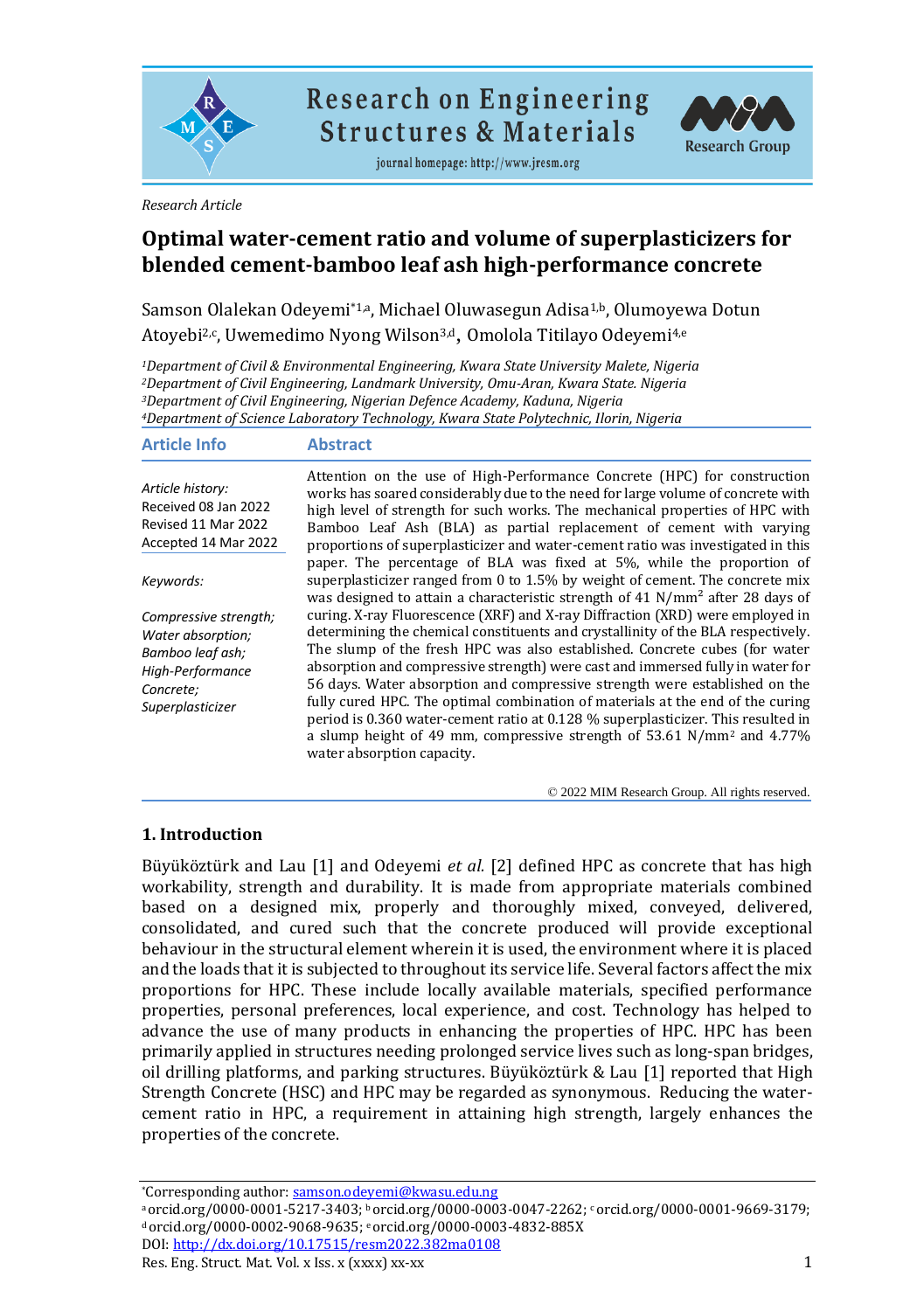In Nigeria, adequate shelter remains a basic need of people which has remained unsatisfied [3]. With research findings on the suitability of bamboo as a building material for use in low-cost domestic houses, the probability of average Nigerians hoping to have their houses has increased. Akeju & Falade [4] submitted that bamboo is cheaper, locally sourced, and a better substitute to steel reinforcement in columns and beams in residential houses because it has relative advantages over steel reinforcement. It does not suffer corrosion; it contains high fibre content and high water absorption capacity.

BLA is obtained from the calcination of bamboo leaves. The resulting ash components from the calcination of the bamboo leaves contain inorganic elements, mainly, potassium, silica, manganese, calcium and magnesium [5]. At early age, it is highly reactive, and its pozzolanic properties are like silica fume [6].

Asha et al. [7] examined the effect of incorporating BLA in concrete and their findings showed that due to the amorphous nature and the high silica content in BLA, it can be considered as a pozzolanic agricultural waste. However, their work did not report the water-binder ratio adopted nor the dosage of superplasticizer used. Onikeku et al. [8] examined the mechanical, physical, and durability properties of HPC by partially substituting cement with BLA calcined at 650°C at 0, 5, 10, 15, and 20% sequentially. Their work adopted a water-cement ratio  $(w/c)$  of 0.5 while the volume of superplasticizer used was varied. Their findings were that BLA enhanced the flexural, split tensile, and compressive strengths of the concrete at a benchmark of 10% as the optimal replacement level of cement with BLA. Further increase in BLA content reduced the slump, compacting factor, consistency, setting time, water absorption, compressive, split tensile and flexural strengths of the concrete.

Olutoge and Oladunmoye [9] also used BLA as supplementary cementitious material in concrete. They adopted a  $w/c$  of 0.5 without using superplasticizers. The authors concluded that the inclusion of BLA in concrete up to 20% can aid the compressive strength and workability of concrete. Dhinakaran and Chandana [5] also used BLA in concrete. They adopted a w/c of 0.5 without superplasticizers to produce concrete with a target strength of 25.8 MPa. They opined that 15% replacement of cement with BLA is the optimum.

Hunchate et al. [10] considered HPC containing superplasticizer and silica fume. They used a w/c of 0.29 and 5.11 kg of superplasticizer per meter cube (m3) of concrete for a target strength of 69 Mpa. They observed an increase in the compressive strength of the resulting HPC as the content of the silica fume increases to 15%. Dembovska et al., [11] studied the influence of pozzolanic additives on the growth in strength of HPC. A varying water-cement ratio ranging from 0.21 – 0.38 was adopted while a superplasticizer dosage of 0.5 kg per cubic metre of concrete was used. Their findings reveal that the inclusion of 10% silica fume by weight of cement resulted in the increase of the compressive strengths and bending of the HPC at 56 days of testing.

Latha et al. [12] conducted an investigation on HPC using waste materials such as slag sand and Bagasse ash obtained from some industries at varying percentages. Bagasse ash was partially used to replace cement while sharp sand was replaced with slag in varying proportions. A water-cement ratio of 0.34 and 1% of superplasticizer by weight of cement was adopted in the research. Their findings reveal that the use of 15% slag sand and 8% bagasse ash in concrete as a fractional replacement of cement increases its compressive strength. Increasing the quantity of the additives beyond these percentages resulted in a decline in the total strength of the concrete produced.

Odeyemi et al. [2] examined the compressive, splitting tensile, and flexural strengths of HPC containing Guinea Corn Husk Ash (GCHA) as an additive. A w/c of 0.31 and a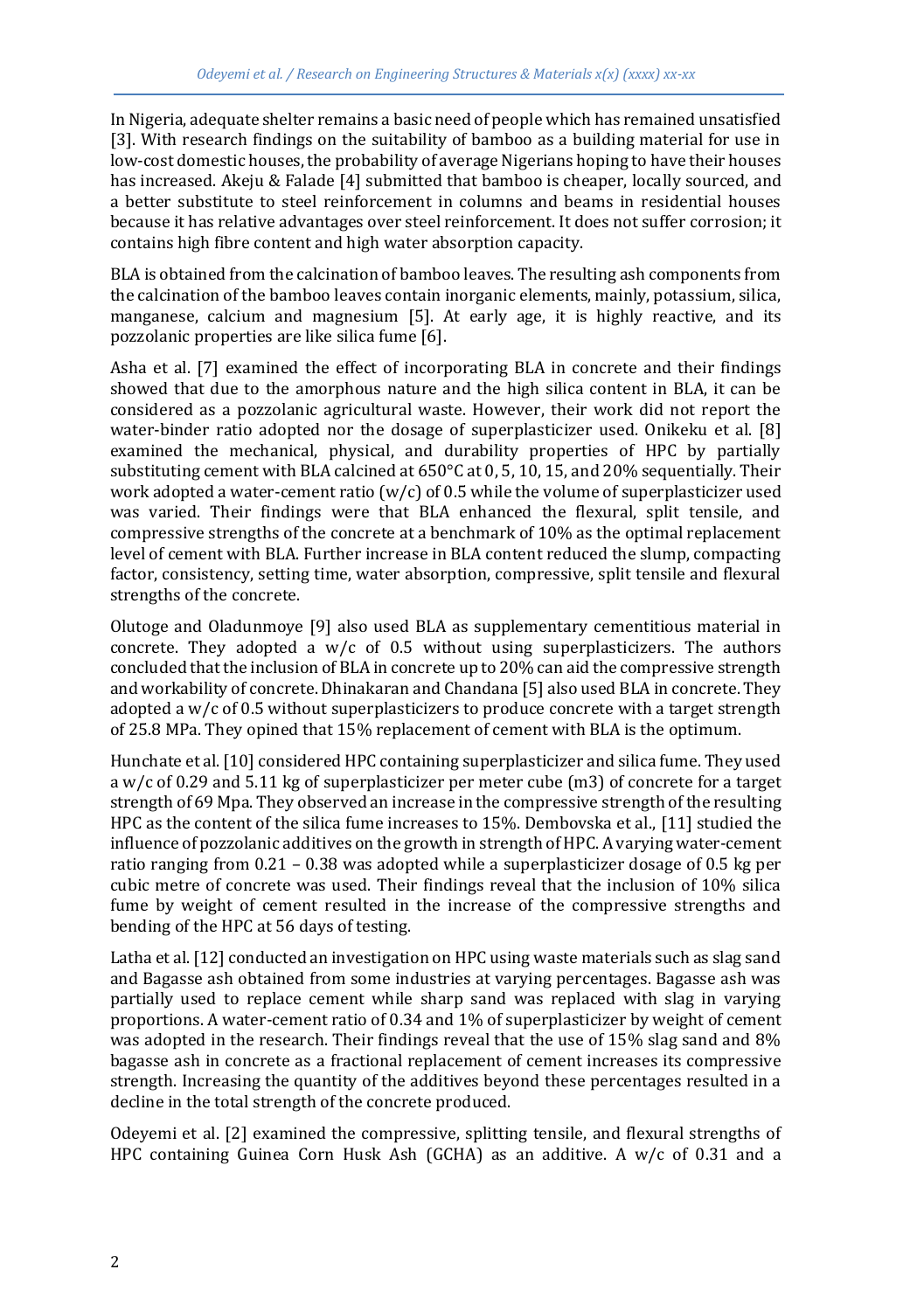superplasticizer dose of 1% by weight of cement was adopted in their research. They recommended up to 10% GCHA as a partial substitute for cement in the production of HPC.

Zhutovsky and Kovler [13] studied the effect that  $w/c$  has on the effectiveness of internal curing of HPC. They used differing  $w/c$  of 0.21, 0.25 and 0.33. They concluded that  $w/c$  has a substantial consequence on the cracking potential of concrete cured internally.

Some researchers such as Richard and Cheyrezy [14], Larrard and Sedran [15], Droll [16], Wen-yu et al. [17], Gao et al. [18], Wille et al. [19], and Shi et al. [20] suggested watercement ratios ranging from 0.08 - 0.25 for use in the production of HPC. Also, a dosage of superplasticizers ranging from 1 to 8 % by weight of cement has been recommended by Schmidt et al. [21] and Wille et al. [19].

In view of the benefits of using HPC, several studies have considered the development of a rational or standardized method of concrete mix design for HPC using varying waterbinder ratios and dosages of superplasticizers. However, no optimal quantity of both is currently available. Hence, there is a need to investigate the water-cement ratio and dosage of superplasticizer for blended Cement-Bamboo leaf ash HPC. Therefore, this study determined the optimal water-cement ratio and dosage of superplasticizers for cement-BLA blended HPC.

# **2. Research Methodology**

# **2.1 Experimental Design**

Design Expert (Version 12) was used to design the experimental setup where an RSM in a Central Composite Design (CCD) was utilized in optimizing the BLA, Superplasticizer percentage and w/c. The CCD entails that before carrying out the benchwork in the laboratory the mix combinations should be designed. Two independent variables, Superplasticizer (0-1.5%) and water Cement ratio (0.36 - 0.4) with 13 experimental runs, with 5 repeated runs for slump height, compressive strength, and water absorption were conducted in this study. The adopted mix proportion for cement, fine and coarse aggregates was 1:0.5:1. Batching was done by weight. Fig. 1 displays the design interface of the Design Expert.

| DX C:\Users\MSI\Documents\Perfect Design.dxpx" - Design-Expert 12               |     |                                |                            |               |                                                         |                                 |                                     |
|---------------------------------------------------------------------------------|-----|--------------------------------|----------------------------|---------------|---------------------------------------------------------|---------------------------------|-------------------------------------|
| File Edit View Display Options Design Tools Help                                |     |                                |                            |               |                                                         |                                 |                                     |
| $B = 1$ $\left  \begin{array}{cc} 0 & 0 \\ 0 & 0 \end{array} \right $           |     |                                |                            |               | Design Layout Column Info   2 Pop-Out View              | $\mathcal{D}$                   |                                     |
| Navigation Pane<br><b>Design (Actual)</b><br>f) Information<br>Notes<br>Summary | Std | Run<br>$\overline{v}$          | Factor 1<br>A:Water cement | Factor 2<br>% | Response 1<br>B:Percentage of Compressive str<br>N\mm^2 | Response 2<br>Workability<br>mm | Response 3<br>water absorption<br>% |
| Graph Columns                                                                   |     | 11                             | 0.38                       |               |                                                         |                                 |                                     |
| <b>B</b> Evaluation<br><b>Analysis</b>                                          |     | $\overline{\phantom{a}}$<br>13 | 0.4                        |               |                                                         |                                 |                                     |
| R1:Compressive stren                                                            |     | 3<br>1                         | 0.36                       | 1.5           |                                                         |                                 |                                     |
| R2:Workability (Empt-<br>R3:water absorption (                                  |     | 2<br>4                         | 0.4                        | 1.5           |                                                         |                                 |                                     |
| $\leftrightarrow$ Optimization                                                  |     | 3<br>5                         | 0.39                       | 0.75          |                                                         |                                 |                                     |
| Numerical<br><b>C</b> Graphical                                                 |     | 9<br>6                         | 0.36                       | 0.75          |                                                         |                                 |                                     |
| Post Analysis<br>$\Box$ $\Theta$ Point Prediction                               |     | 4                              | 0.375                      | 0.375         |                                                         |                                 |                                     |
| $\overline{\phantom{a}}$<br>$\mathbf{r}$                                        |     | 8<br>8                         | 0.375                      | 1.125         |                                                         |                                 |                                     |
| <b>Design Properties</b><br><b>Run 11</b>                                       |     | 6<br>9                         | 0.375                      | 0.75          |                                                         |                                 |                                     |
| Comment                                                                         |     | 5<br>10                        | 0.375                      | 0.75          |                                                         |                                 |                                     |
| <b>Row Status</b><br>Normal                                                     |     | $\overline{7}$<br>11           | 0.375                      | 0.75          |                                                         |                                 |                                     |
|                                                                                 |     | 12<br>10                       | 0.375                      | 0.75          |                                                         |                                 |                                     |
|                                                                                 |     | 13<br>12                       | 0.375                      | 0.75          |                                                         |                                 |                                     |

Fig. 1 Design Expert Interface

There were nine different concrete mixes from which eighty-one concrete cubes were cast for compressive strength test; eighteen cubes were cast for water absorption capacity test.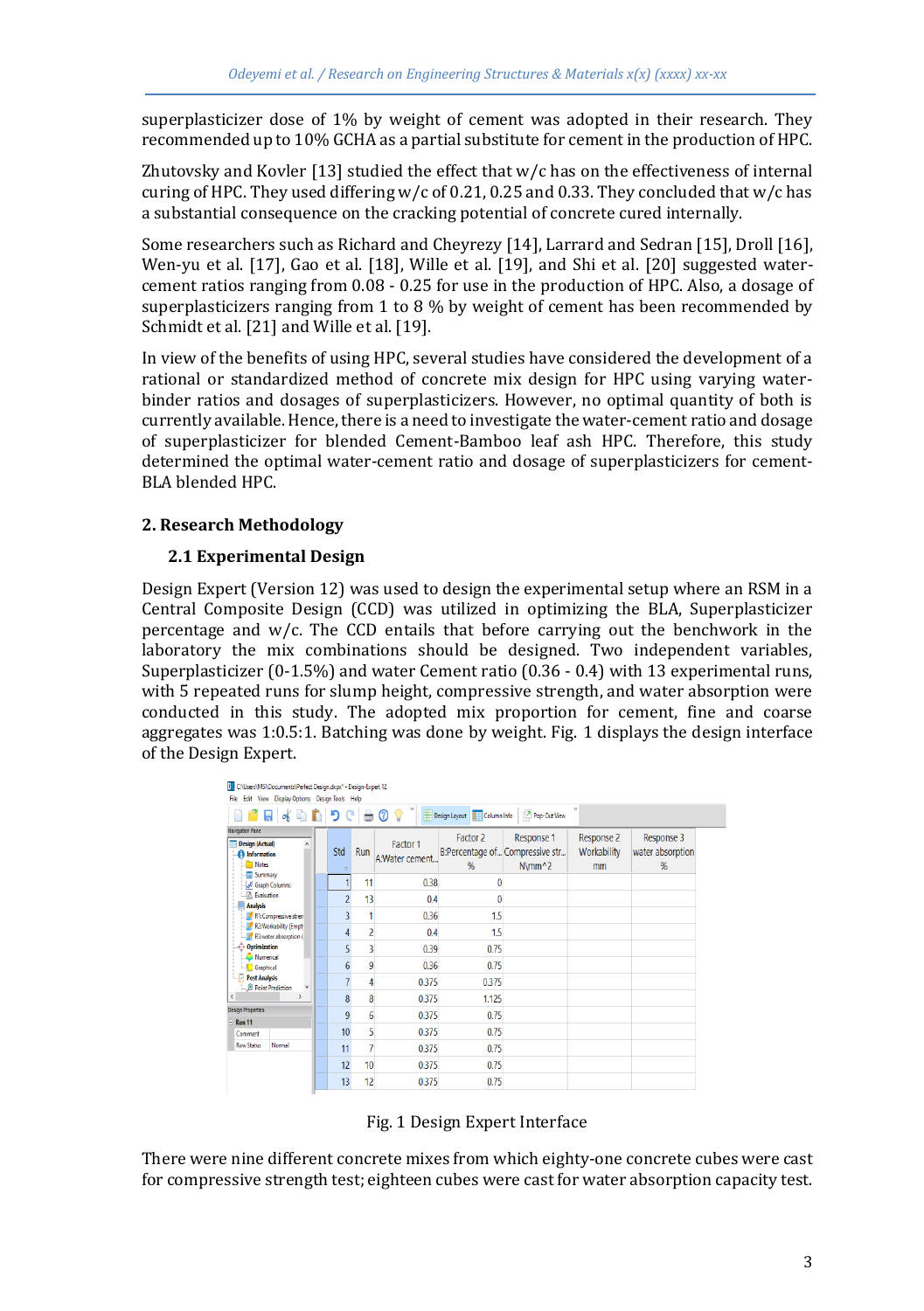The samples were immersed fully in water for a total period of 56 days respectively with testing done at 7, 28 and 56 days.

## **2.2 Materials**

The materials used in this study include Portland limestone cement of Dangote brand, fine aggregate (natural river sand), coarse aggregate (granite), COSTAMIX 200R Superplasticizer, water, and Bamboo Leaf Ash (BLA). The Bamboo Leaves (BA) calcinated to produce the BLA and the BLA used in the study are presented in Fig. 2 and 3.



Fig. 2 Bamboo leaves before calcination Fig. 3 Bamboo leaf ash



# **2.3. Experimental Investigations**

## *2.3.1 Properties of Materials Used*

The natural river sand passed through a sieve of aperture size of 4.75 mm and had a fineness modulus of 3.76. The coarse aggregate had a maximum diameter of 10 mm and specific gravity of 2.63. Both properties conform to the standard stated in BS 12390 [22]. The Portland limestone cement was of Grade 42.5R with a specific gravity of 2.84. The potable water used in mixing the concrete had a pH of 7. The COSTAMIX 200R Superplasticizer conformed to ASTM [23] and the Bamboo leaf ash (BLA) had a specific gravity of 2.80. A summary of the materials used is presented in Table 1.

| Table 1. Properties of materials used |
|---------------------------------------|
|---------------------------------------|

| Tests                                   | OPC. | Fine aggregates | Coarse aggregates |
|-----------------------------------------|------|-----------------|-------------------|
| Fineness (%)                            | 8.3  |                 |                   |
| Specific Gravity                        | 3.10 | 2.66            | 2.63              |
| <b>Fineness Modulus</b>                 |      | 2.99            | 7.16              |
| Water absorption $(\%)$                 |      | 0.4             | 0.3               |
| Loose Bulk density (kg/m <sup>3</sup> ) |      | 1446            | 1484              |

The Bamboo leaves (BL) were calcined to ashes at a temperature of 650 °C as recommended by Onikeku et al. [8], in a blast furnace at the Fabrication Workshop, Department of Mechanical Engineering, Institute of Technology, Ilorin, Kwara State. A milling machine was used to further ground the ashes into finer particles before passing them through a sieve of 90 µm aperture size.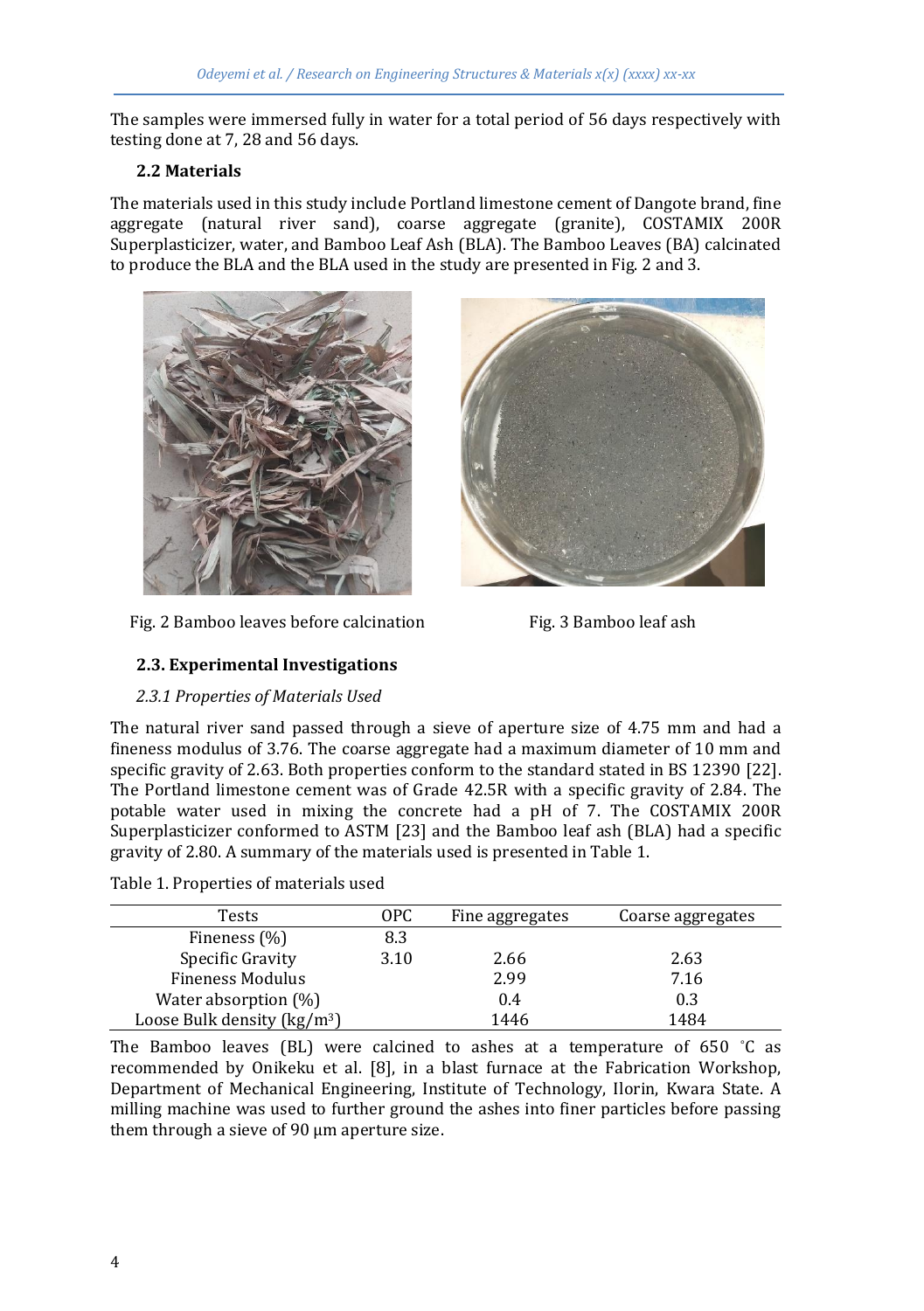#### *2.3.2 Standard Consistency and Fineness of Cement*

A standard consistency test was done to find the volume of water needed to yield a paste of standard consistency. This test conformed to BS EN 196-3 [24]. The fineness test of cement was carried out using British standard sieves. The weight of cement with particle size greater than 90 microns was determined after which the percentage of cement particles retained was calculated. The cement particles were placed in a sieve and unceasingly sieved by vertical and circular motion for 15 minutes. The residue retained on the sieve after the operation was weighed and recorded. The fineness of the cement was obtained from Equation 1.

$$
Fineness of cement (%) = \frac{Weight \ of \ retained \ cement}{initial \ weight \ of \ cement} \ X \ 100
$$
 (1)

#### *2.3.3 Specific Gravity of Aggregates*

The test to determine the specific gravity of the aggregates was performed as stipulated in BS EN 1097-2:2010. The samples were screened thoroughly on a 20 mm sieve to remove all deleterious and unwanted particles. An empty bottle was weighed and recorded as W1. The sample was transferred into the empty bottle, weighed, and designated as  $W_2$ . The bottle was gradually filled with distilled water to a marked gauge. Thereafter, the bottle was shaken to remove bubbles on the surface of the sample and entrapped air and the weight was recorded as  $W_3$ . Afterwards, the bottle was emptied, and oven-dried. It was then filled with distilled water to the marked gauge, weighed and designated as W4. Equation 2 was used to determine the specific gravity.

Specific Gravity = 
$$
\frac{W_2 - W_1}{(W_4 - W_2) - (W_3 - W_2)}
$$
 (2)

#### *2.3.4 Chemical Composition, Crystallinity, and Micrograph of Samples*

The oxide composition and crystallinity of the BLA were determined at the Umaru Musa Yar'adua University Katsina, Nigeria, using an Energy Dispersive X-ray Fluorescence (XRF) Spectrometer with model number Skyray EDX 3600B, and EMPYREAN Diffractometer system EMPYREAN for X-ray Diffraction (XRD) respectively. Scanning Electron Microscopy (SEM) for pozzolanic properties was carried out at Kwara State University, Malete with the aid of a Scanning Electron Microscope with model number ASPEX 3020 at an accelerating voltage of 16.0 kV. A Blazer's sputtering device was used to coat the samples with gold before they were observed under a microscope.

#### *2.3.5 Slump Determination (Workability)*

The slump test was carried out on the fresh HPC in conformity to BS EN 12350-2 [25]. The mould was placed on a clean, smooth, horizontal, and non-porous base plate. Concrete was filled into the test mould in three layers with the base held firmly in place using the handles. Each of the layers was compacted uniformly with a rounded end 15 mm steel rod 25 times. Excess concrete at the top of the mould was removed, and the surface levelled. Afterwards, the mould was gradually lifted in the vertical direction while the unsupported concrete slumped. The slump in height at the mid-point of the concrete was measured to the nearest 5 mm.

#### *2.3.6 Compressive Strength Determination*

The compressive strength was done in line with BS EN 12390-3 [26]. After 24 hours, the concrete samples were demoulded and fully immersed in water for curing. Only in cases of concrete having a high percentage of superplasticizer were the test specimens left to harden for 48 hours before curing. The specimens were tested for their compressive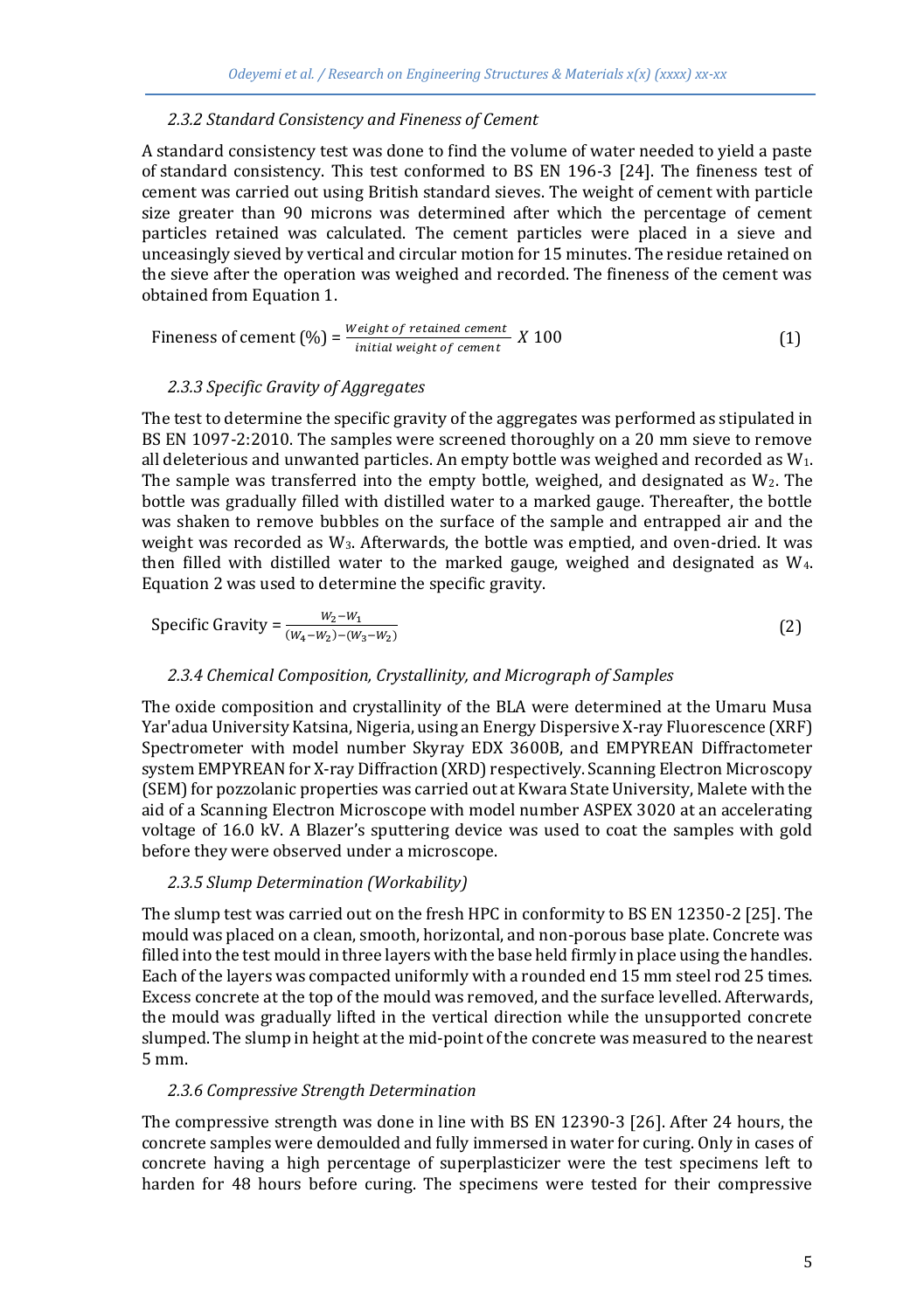strength at 7-, 28- and 56-days of curing. The load was applied gradually at the rate of 140 kg/cm<sup>2</sup> per minute till the specimens failed. The compressive strength was determined using Equation 3.

Compressive strength 
$$
(N/_{mm^2}) = \frac{Maximum load (kN) \times 1000}{Cross - sectional Area (mm^2)}
$$
 (3)

## *2.3.7 Water Absorption Capacity*

The water absorption capacity test was carried out as stipulated in ASTM C642-06 [27]. The specimen was dried in an oven at 100  $\degree$ C for a period of 48 hours and weighed. The weight was designated as W1. Subsequently, the sample was immersed in water for another 48 hours. The samples were weighed at intervals until a constant mass was obtained which was designated as  $W_2$ . Equation 4 was adopted in determining the water absorption capacity of the sample.

Water absorption capacity 
$$
\% = \frac{W_2 - W_1}{W_1} X 100
$$
 (4)

## *2.3.8 Material Optimization*

In optimizing the  $w/c$  and percentage of superplasticizer, the goal was to maximize the compressive strength of the concrete while keeping the variables in range. The 56th-day compressive strength results were used.

## **3. Results and Discussions**

## **3.1 Material Properties**

The values obtained for each of the investigations fall within the recommended values by the Standards used for this study: fineness of cement was less than 10%; specific gravity of less than 3.15 and 3.0 for cement and aggregates respectively; fineness modulus of 2.3 - 3.1 and 5.5 – 8.0 for fine and coarse aggregates respectively; and water absorption less than 3% and 0.8% for fine and coarse aggregates respectively.

# **3.2 Chemical Composition, Crystallinity, and Micrograph of samples**

Fig. 4 shows the XRD pattern of the BLA where main Crystalline components sylvite  $(K_4C_{14})$ peaks at 28.440 and 40.53 2 $\theta$ , Quartz (Si<sub>3</sub>O<sub>6</sub>) peaks at 26.729 and 40.531 2 $\theta$  and Calcite  $(Ca_6C_6O_{18})$  peaks at 29.37 20. This result is similar to the one obtained by Ikumapayi [28]. Fig. 5 shows the SEM images of BLA. The BLA is closely packed, robust-like and honeycombed shaped at a magnification of 750. This is similar to the findings of Ikumapayi [28]. Table 2 shows that the addition of the oxides,  $Al_2O_3$ ,  $Fe_2O_3$ , and  $SiO_2$  of BLA utilized in this research, is 70.23 % with  $SiO<sub>2</sub>$  having the highest percentage of the oxide composition. This percentage requirement satisfies the requirement of a minimum of 70% for a supplementary cementitious material specified in ASTM C-618 [29] and BS EN 197-1 [30]. Likewise, the percentage composition of  $SO_3$  of 0.43% and Loss of Ignition (LOI) of 6.7% are lesser than the highest limit of 4% and 10% respectively stipulated for pozzolanic additives in ASTM C-618 [29]. These corroborate that BLA is appropriate as pozzolan in concrete. These findings are also in agreement with the submissions of Olutoge and Oladunmoye [9], Adewuyi and Umoh [31], Dhinakaran and Chandana [5] and Asha et al. [7].

## **3.3 Workability**

The 3D image of the connection between the slump height of HPC with varying  $w/c$  and varying percentage of superplasticizer is presented in Fig. 6. The slump height was highest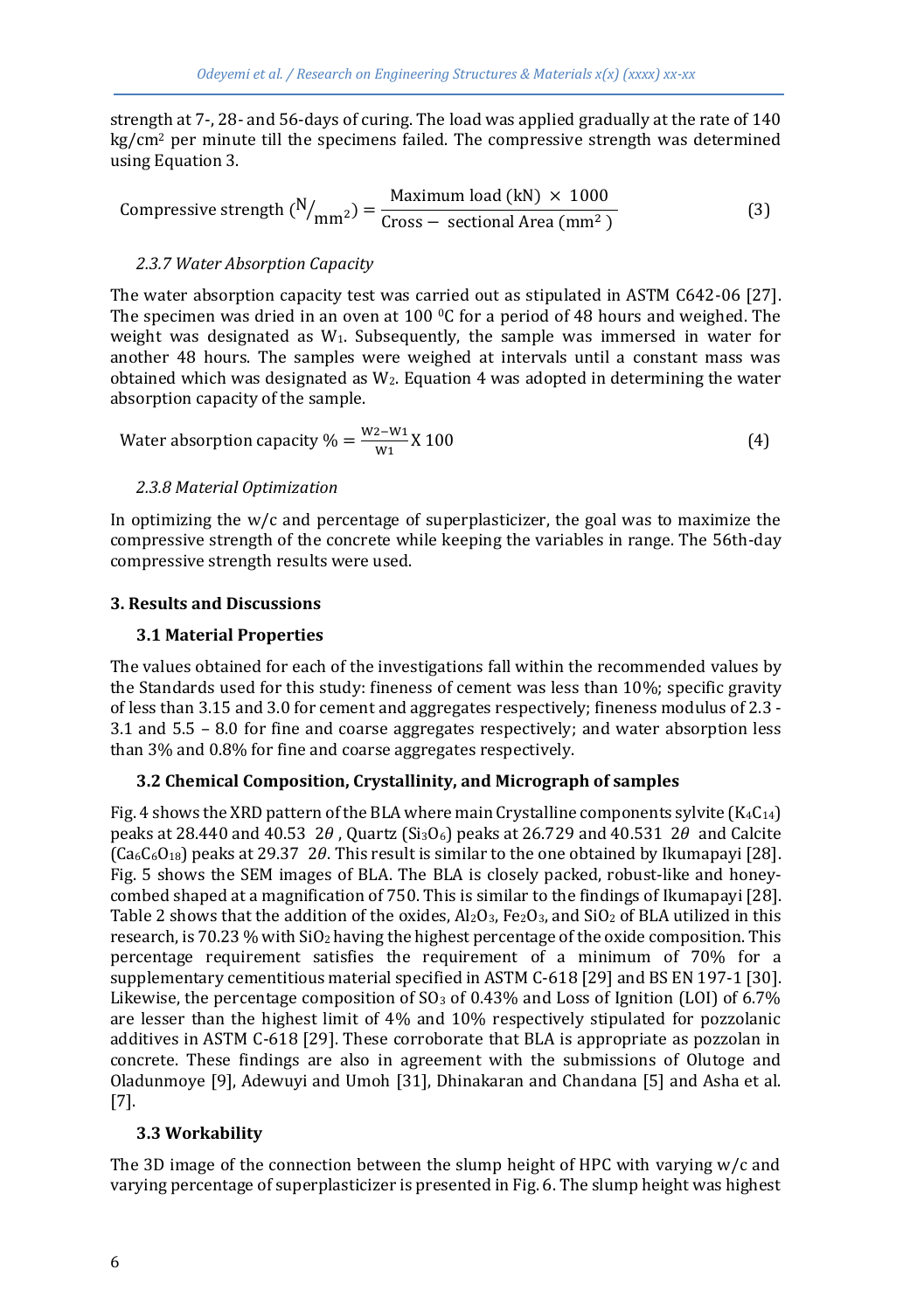at 1.5% dosage of superplasticizer and declined as the percentage of superplasticizer decreased. Likewise, the slump height increased as the water–cement ratio increased. The graph further reveals that the dosage of superplasticizer has the greatest impact on slump height than the water-cement ratio, thus, improving the workability of the concrete.



Fig. 4 XRD pattern of BLA

| Table 2. Oxide composition of BLA |  |  |  |  |
|-----------------------------------|--|--|--|--|
|-----------------------------------|--|--|--|--|

| 49.438<br>SiO <sub>2</sub><br>1<br>2<br>20.2033<br>$Al_2O_3$<br>3<br>7.321<br>K <sub>2</sub> O<br>6.9117<br>4<br>Cl<br>5<br>2.598<br>Ca <sub>O</sub><br>1.90<br>6<br>Mg <sub>0</sub><br>1.886<br>7<br>P <sub>2</sub> O <sub>5</sub><br>8<br>1.694<br>CeO <sub>2</sub><br>9<br>0.5914<br>Fe <sub>2</sub> O <sub>3</sub><br>0.4261<br>SO <sub>3</sub><br>10<br>0.2656<br>11<br>MnO<br>12<br>L.0.1<br>6.7 | S/No | <b>OXIDE</b> | PERCENTAGE (%) |
|--------------------------------------------------------------------------------------------------------------------------------------------------------------------------------------------------------------------------------------------------------------------------------------------------------------------------------------------------------------------------------------------------------|------|--------------|----------------|
|                                                                                                                                                                                                                                                                                                                                                                                                        |      |              |                |
|                                                                                                                                                                                                                                                                                                                                                                                                        |      |              |                |
|                                                                                                                                                                                                                                                                                                                                                                                                        |      |              |                |
|                                                                                                                                                                                                                                                                                                                                                                                                        |      |              |                |
|                                                                                                                                                                                                                                                                                                                                                                                                        |      |              |                |
|                                                                                                                                                                                                                                                                                                                                                                                                        |      |              |                |
|                                                                                                                                                                                                                                                                                                                                                                                                        |      |              |                |
|                                                                                                                                                                                                                                                                                                                                                                                                        |      |              |                |
|                                                                                                                                                                                                                                                                                                                                                                                                        |      |              |                |
|                                                                                                                                                                                                                                                                                                                                                                                                        |      |              |                |
|                                                                                                                                                                                                                                                                                                                                                                                                        |      |              |                |
|                                                                                                                                                                                                                                                                                                                                                                                                        |      |              |                |



Fig. 5 SEM images of BLA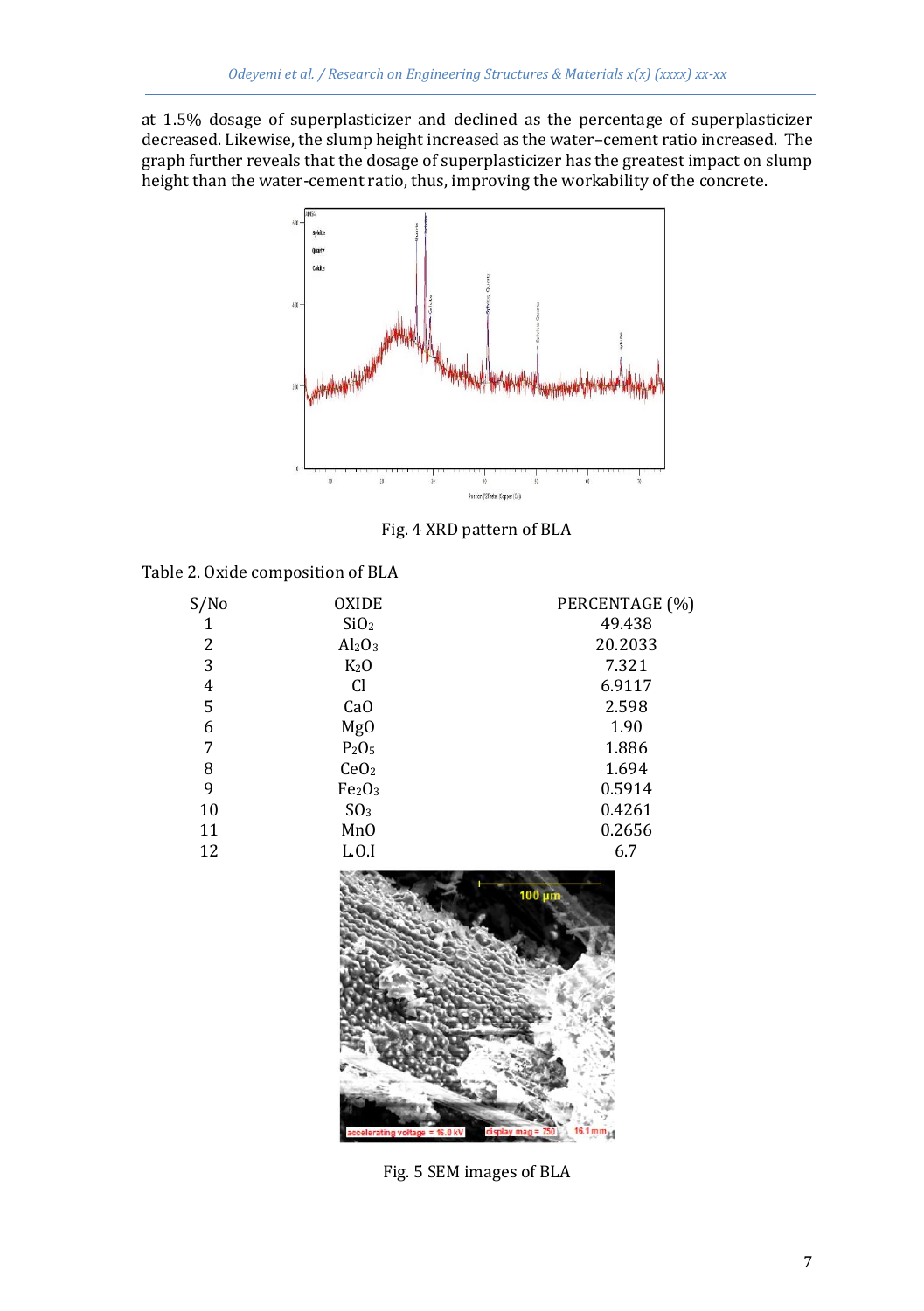

Fig. 6 3D relationship of slump height with varied percentage of superplasticizer and water-cement ratio

#### **3.4 Compressive Strength**

Fig. 7 reveals that the compressive strength of HPC after curing for 7 days declined as the measure of superplasticizer increases. Likewise, the compressive strength declined as the  $w/c$  increased from 0.36 to 0.38. A high dosage of superplasticizer and  $w/c$  had an adverse impact on the compressive strength of the BLA-HPC.



Fig. 7 Compressive strength of BLA-HPC after curing for 7 days

Fig. 8 shows the impact of  $w/c$  and percentage quantity of superplasticizer on the compressive strength of HPC after curing for 28 days. The result follows the same trend as was observed in the result obtained on the 7th day of curing.

Fig. 9 displays the 3D connection between compressive strength of HPC at 56 days with w/c and the percentage of superplasticizer. The result follows the same pattern as that of the results obtained on the 7th and 28th days of curing. Therefore, the higher the w/c and dosage of superplasticizer, the lower the strength of the BLA-HPC.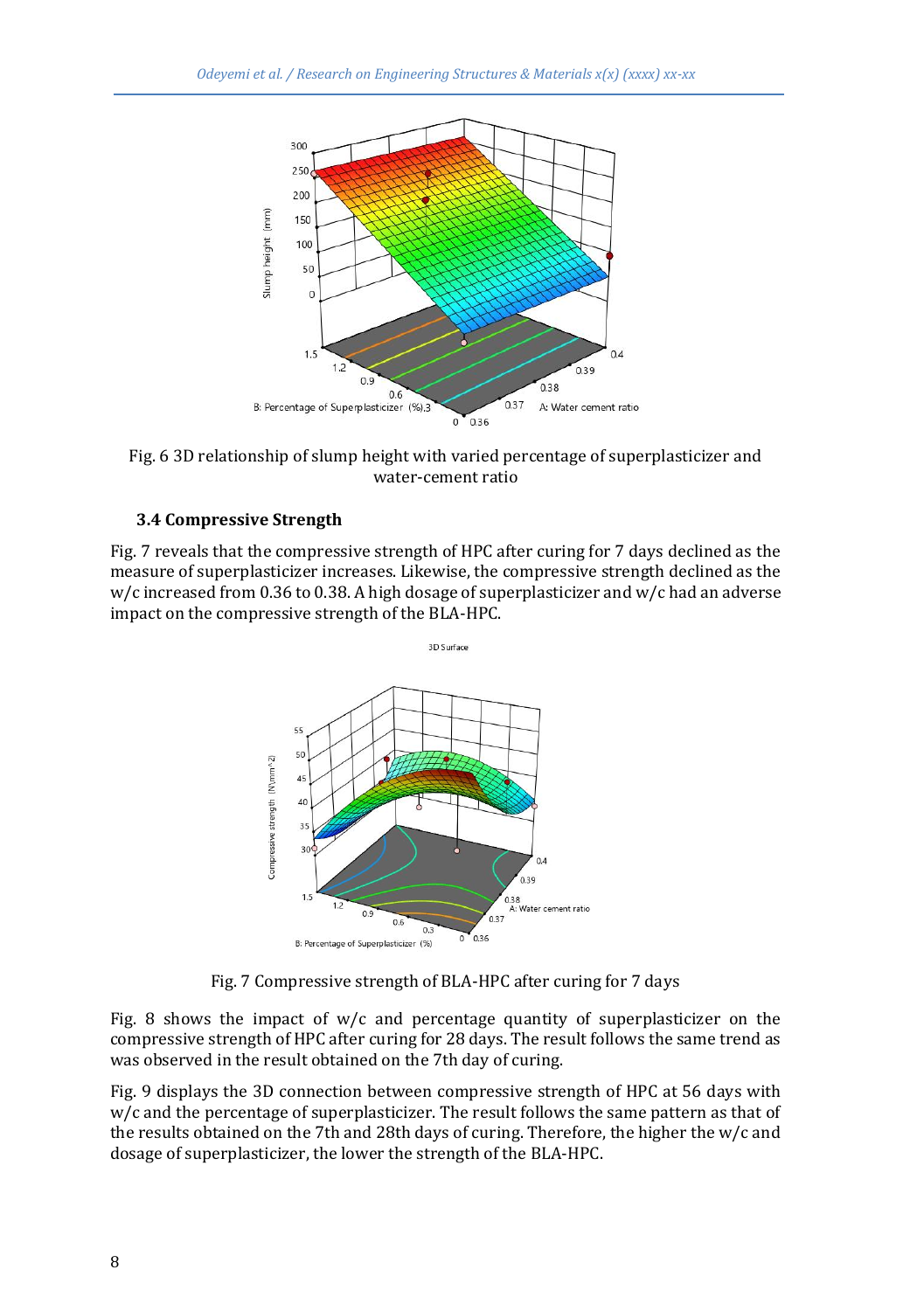

Fig. 8 Compressive strength of BLA-HPC after curing for 28 days

Fig. 9 Compressive strength of BLA-HPC after curing for 56 days

#### **3.5 Water Absorption**

Fig. 10 displays the relationship between the water absorption of 56 days cured HPC with the water-cement ratio and percentage of superplasticizer. The water absorption was highest at 1.5% percentage of superplasticizer, the water absorption was lowest at a water-cement ratio of 0.36 and highest at 0.4. Thus, a high dosage of superplasticizer increases the water absorption of HPC. However, the w/c has minimal influence on the water absorption of high-performance concrete.



Fig. 10 Water absorption of BLA-HPC

#### **3.6 Material Optimization**

Using the test results obtained at 56 days of curing, the materials used for the HPC were optimized as shown in Fig. 11. It was discovered that to maximize the compressive strength of the concrete the optimal combination for the HPC is  $0.360 \, \text{w/c}$  at  $0.128 \, \%$ superplasticizer. This resulted in 49 mm slump height, compressive strength of 53.61 N/mm2 and 4.77% water absorption capacity. The compressive strength attained in this study is higher compared to that obtained by Onikeku et al. [8]. However, the study of Onikeku et al. (2019) did not go beyond that of normal concrete having a maximum compressive strength of 38.5  $N/mm^2$  (gained at 10% BLA) and curing age of 28 days.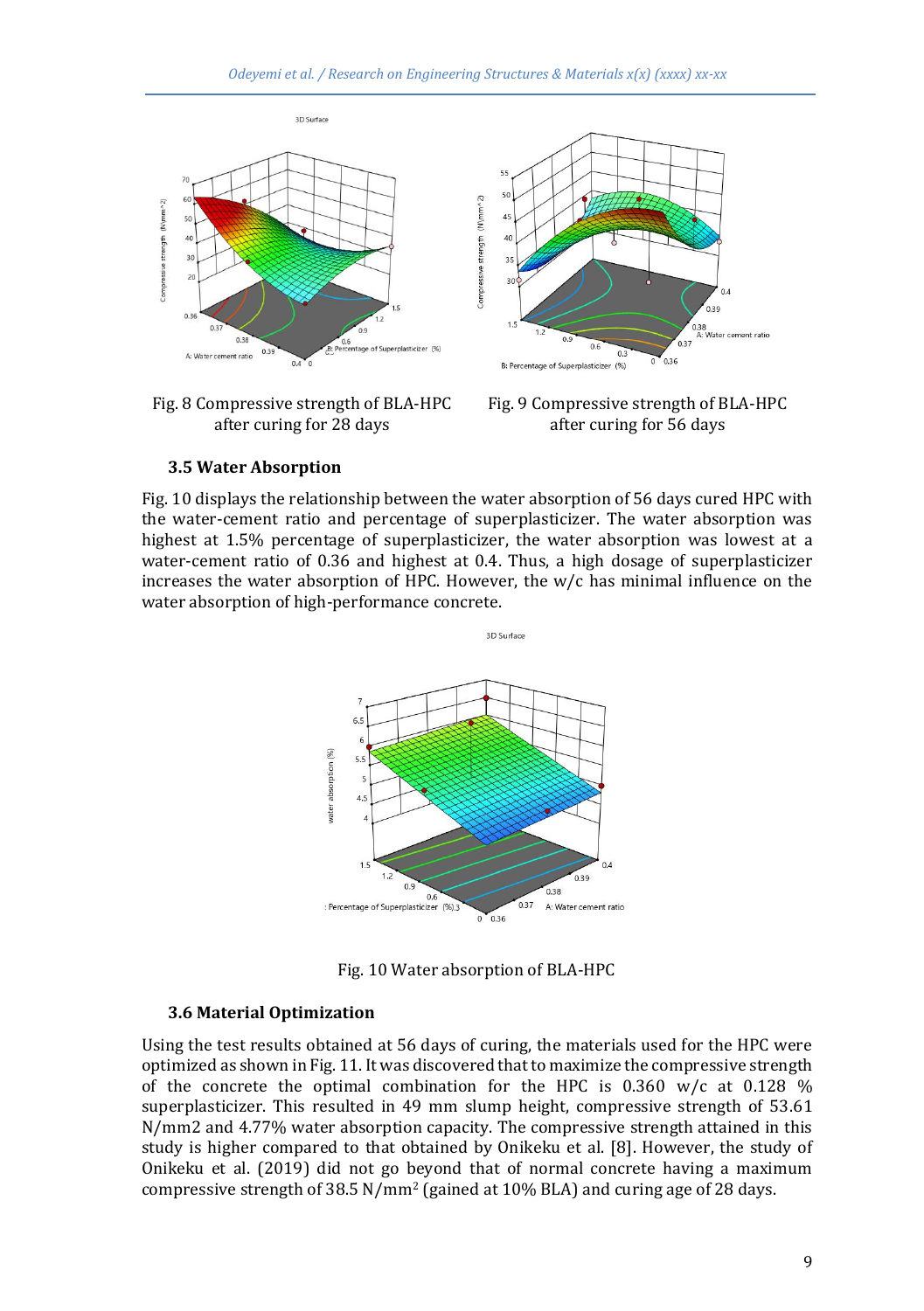

Fig. 11 Optimization of materials

# **3.7 Normal Probability Plot**

The normal probability plot for compressive strength and workability was carried out to determine the normality of the residuals. The plots presented in Fig. 12 and 13 respectively show that normality has been satisfied since most of the plotted points are very close to the fitted line of the distribution. This implies that the normal distribution plot was able to analyze interested responses and explain the variation of the dependent variables and the effectiveness of the model [32,33].



Fig. 12 Normal plot for compressive strength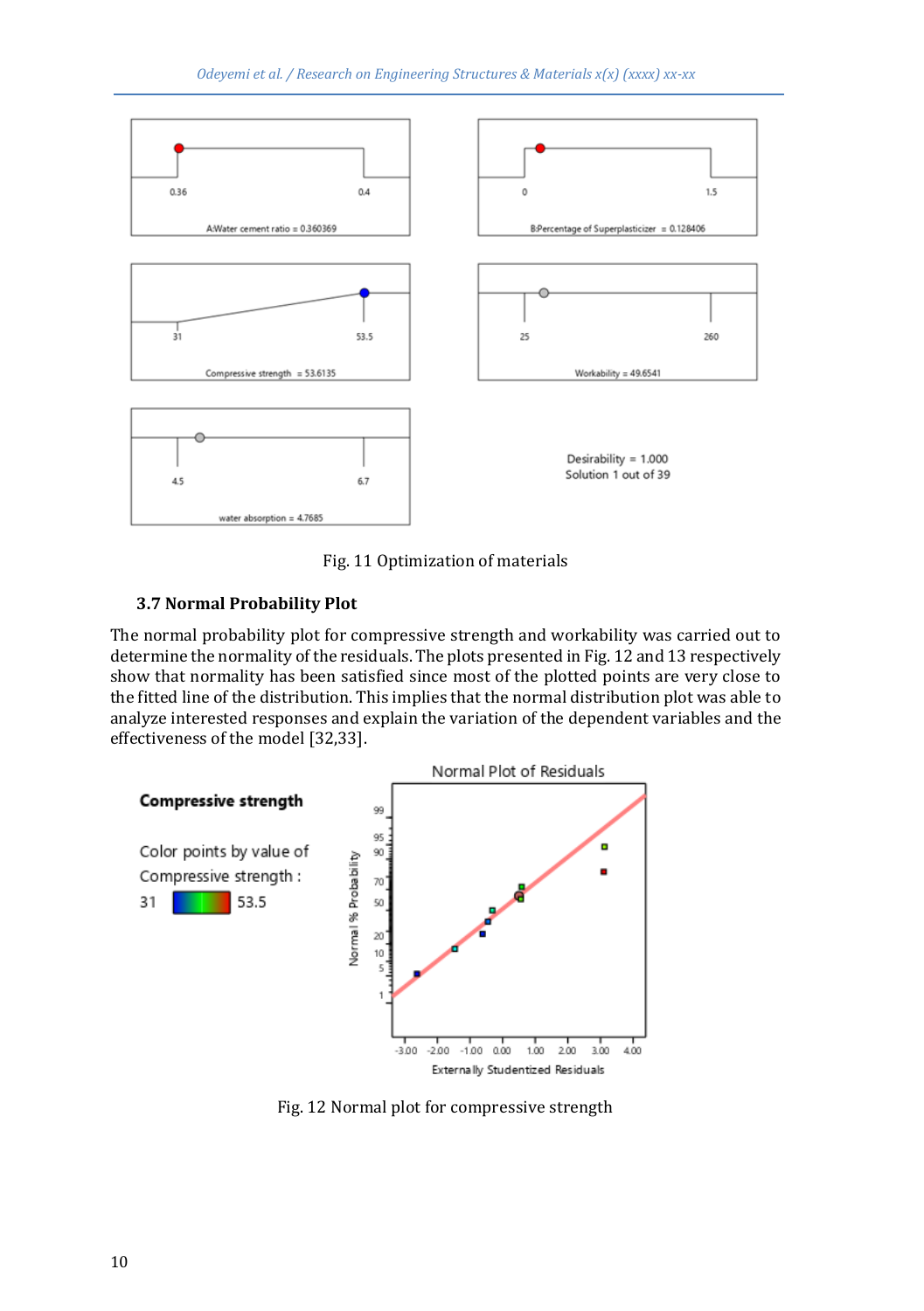

Fig. 13 Normal plot for workability

## **4. Conclusions**

The need for High-Performance Concrete in construction works has increased in recent years. This is mainly due to the demand for large quantity of concrete with a high level of strength for such works. Lots of research have delved into the development of standardized methods of concrete mix design for HPC by adopting different water-binder ratios and dosages of superplasticizers. Nevertheless, none of these studies has reported an optimal quantity for both. Therefore, it is expedient to investigate the water-cement ratio and dosage of superplasticizers for blended Cement-Bamboo leaf ash HPC. For this reason, this study determined the optimal water-cement ratio and dosage of superplasticizers for cement-BLA blended HPC. The percentage of BLA was fixed at 5%, while the percentage of superplasticizer ranged from 0 to 1.5% by weight of cement. The mix of the concrete was designed to attain a strength of 41  $N/mm^2$  at 28 days of curing in water. XRD and XRF were employed in obtaining the crystallinity and the chemical constituents of the BLA respectively. The slump of the fresh HPC was also obtained. Concrete cubes were cast and immersed fully in water for 56 days. Water absorption and compressive strengths were established on the fully cured HPC. The inferences drawn from the study are:

- BLA is suitable as a pozzolan in HPC because the addition of the percentages of the oxides of aluminium, ferric and silicon oxides is higher than the minimum 70% stated in BS EN 197-1 [34] and ASTM C618 [29] for supplementary cementitious materials.
- A high dosage of superplasticizers improves the workability while low  $w/c$ reduces the workability of the HPC.
- Extreme dosages of superplasticizer decrease the compressive strength of the BLA-HPC while the low water-cement ratio increases its compressive strength.
- High dosages of superplasticizer increase the water absorption capacity of BLA-HPC. However, the  $w/c$  has minimal influence on the water absorption of highperformance concrete.
- An optimal combination of the constituent materials of the HPC after curing for 56 days gives 0.360 w/c at 0.128% superplasticizer. This resulted in 49 mm slump height, compressive strength of 53.61 N/mm<sup>2</sup> and 4.77% water absorption capacity.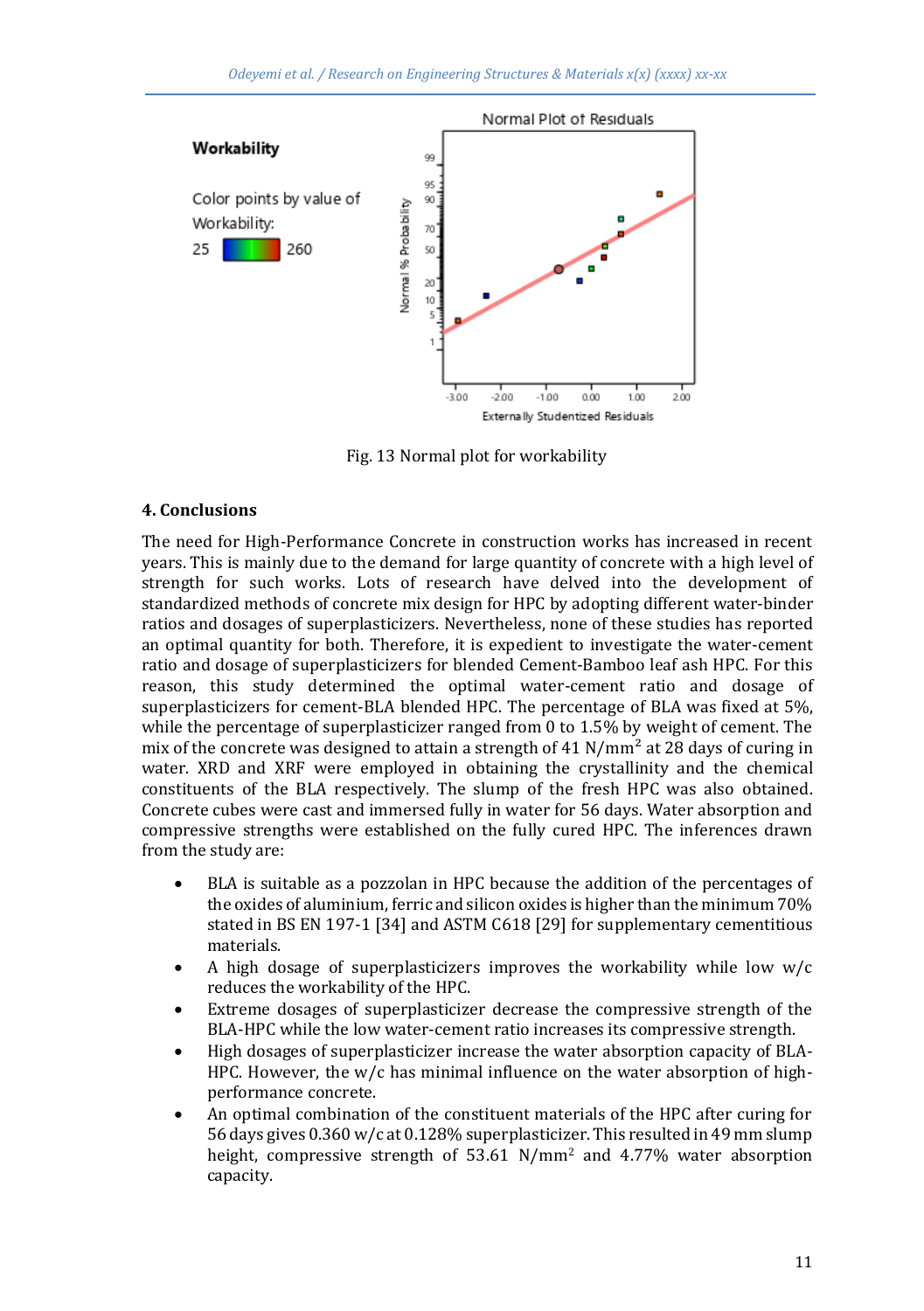## **References**

- [1] Büyüköztürk O, Lau D. High Performance Concrete : Fundamentals and Application. Proc. Int. Conf. New Dev. Concr. Technol., 2002, p. 1-20.
- [2] Odeyemi SO, Anifowose MA, Abdulwahab R, Oduoye WO. Mechanical Properties of High-Performance Concrete with Guinea Corn Husk Ash as Additive. LAUTECH J Civ Environ Stud 2020; 5: 139-54. [https://doi.org/10.36108/laujoces/0202/50\(0131\)](https://doi.org/10.36108/laujoces/0202/50(0131))
- [3] Odeyemi SO, Giwa ZT, Abdulwahab R. Building Collapse in Nigeria (2009- 2019), Causes and Remedies - A Review. USEP J Sci Eng Prod 2019; 1: 123-35.
- [4] Akeju TAI, Falade F. Utilization of Bamboo as Reinforcement in Concrete for Low-Cost Housing. Proc. Int. Conf. Struct. Eng. Mech. Comput., 2001, p. 1463-70. https://doi.org/10.1016/B978-008043948-8/50164-8
- [5] Dhinakaran G, Chandana GH. Compressive strength and durability of bamboo leaf ash concrete. Jordan J Civ Eng 2016;10:279-89. doi:10.14525/jjce.10.3.3601. https://doi.org/10.14525/JJCE.10.3.3601
- [6] Villar-Cociña E, Morales EV, Santos SF, Savastano Jr. H, Frías M. Pozzolanic behavior of bamboo leaf ash: Characterization and determination of the kinetic parameters. Cem Concr Compos 2011;33:68-73. https://doi.org/10.1016/j.cemconcomp.2010.09.003
- [7] Asha P, Salman A, Kumar RA. Experimental Study on Concrete with Bamboo Leaf Ash. Int J Eng Adv Technol 2014;3:2249-8958.
- [8] Onikeku O, Shitote SM, Mwero J, Adedeji AA. Evaluation of Characteristics of Concrete Mixed with Bamboo Leaf Ash. Open Constr Build Technol J 2019; 13: 67-80. <https://doi.org/10.2174/1874836801913010067>
- [9] Olutoge FA, Oladunmoye OM. Bamboo Leaf Ash as Supplementary Cementitious Material. Am J Eng Res 2017; 6: 1-8.
- [10] Hunchate SR, Chandupalle S, Ghorpode VG, Venkata Reddy TC. Mix Design of High Performance Concrete Using Silica Fume and Superplasticizer. Int Jounral Innov Res Sci Eng Technol 2014;3:10735-42.
- [11] Dembovska L, Bajare D, Pundiene I, Vitola L. Effect of Pozzolanic Additives on the Strength Development of High Performance Concrete. Procedia Eng 2017;1 72: 202-10. <https://doi.org/10.1016/j.proeng.2017.02.050>
- [12] Latha MS, Naveen Kumar BM, Madihalli R, Deepika R, Rudraswamy MP. Strength characteristics of high performance concrete using bagasse ash and slag sand. Int J Emerg Trends Eng Res 2020; 8: 2486-2489. <https://doi.org/10.30534/ijeter/2020/45862020>
- [13] Zhutovsky S, Kovler K. Influence of water to cement ratio on the efficiency of internal curing of high-performance concrete. Constr Build Mater 2017; 144: 311-6. <https://doi.org/10.1016/j.conbuildmat.2017.03.203>
- [14] Richard P, Cheyrezy M. Reactive powder concretes with high ductility and 200-800 MPa compressive strength. Concrete technology: Past, present, and future. Proc. V. Mohan Malhotra Symp. Am. Concr. Institute., 1994, 507-18.
- [15] Larrard F, Sedran T. Optimization of ultra-high performance concrete by the use of a packing model. Cem Concr Res 1994; 24: 997-1009. [https://doi.org/10.1016/0008-](https://doi.org/10.1016/0008-8846(94)90022-1) [8846\(94\)90022-1](https://doi.org/10.1016/0008-8846(94)90022-1)
- [16] Droll K. Influence of additions on ultra-high performance concretes-grain size optimization. Proc. Int. Symp. UHPC, Kassel, Ger., 2004, 285-301.
- [17] Wen-yu J, Ming-zhe A, Gui-ping Y, Jun-min W. Study on reactive powder concrete used in the sidewalk system of the Qinghai-Tibet Railway bridge. Int. Work. Sustain. Dev. Concr. Technol. Beijing, China, 2004, 333-338.
- [18] Gao R, Liu Z, Zhang L, Stroeven P. Static properties of reactive powder concrete beams. Key Eng Mater 2006; 302: 521-527. <https://doi.org/10.4028/www.scientific.net/KEM.302-303.521>